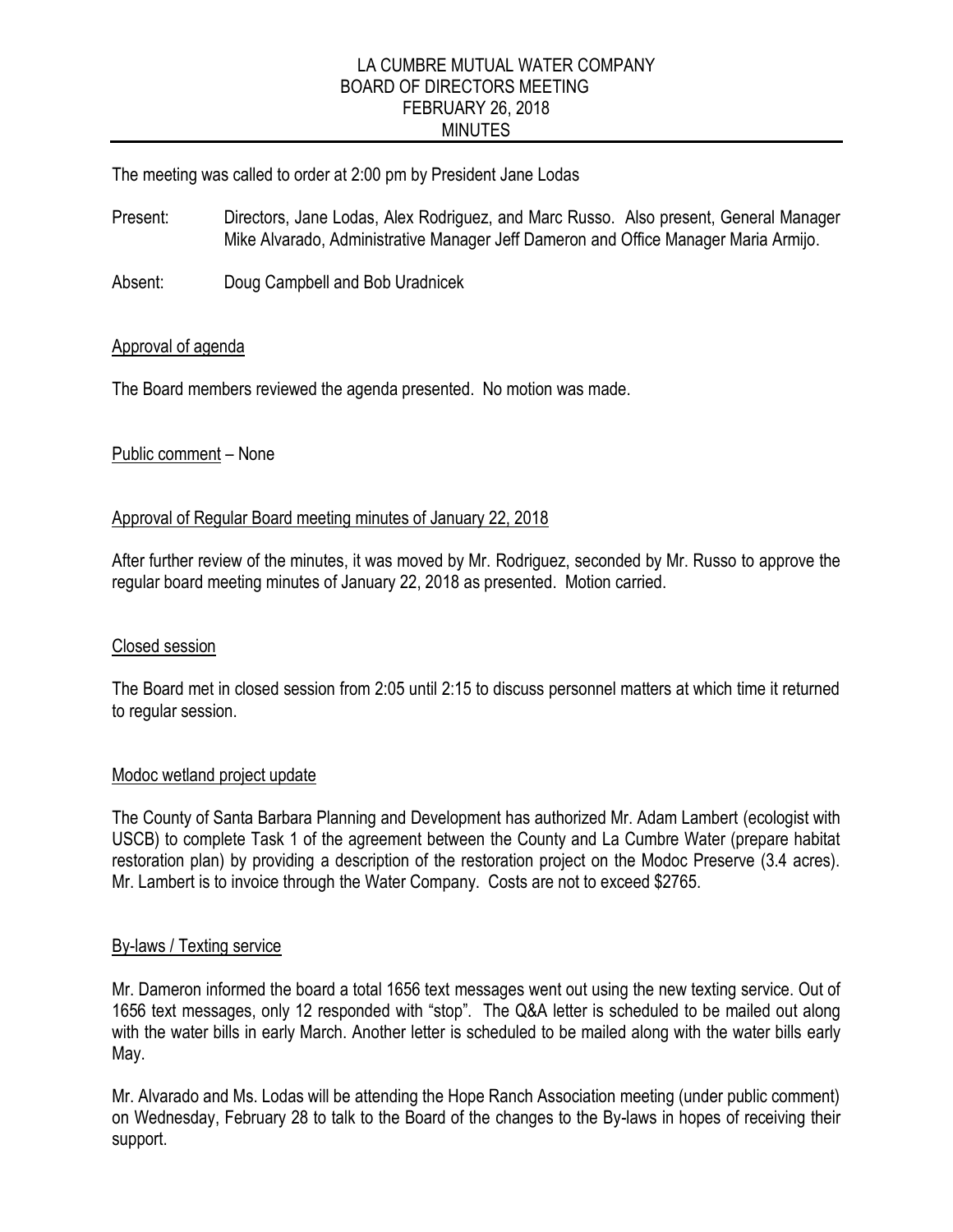## Las Palmas water main project update

Mr. Avarado reported to the Board the project to replace 1800 feet of old 8" steel main that runs from the intersection of Via Tranquila and Las Palmas to Las Palmas and Via Cayente is underway. Project is estimated to be completed and in working order in approximately two and a half weeks.

## Policy and procedures change

Mr. Alvarado is requesting to add a "Dollar limit for emergency items (water outages)" to the Policy and Procedures handbook. In an event of an emergency (i.e., main line break, earthquake, fire) this request will give the General Manager the authority to purchase emergency items up to \$50K without the Boards approval.

After further discussion, it was moved by Mr. Rodriguez, seconded by Mr. Russo to accept the proposal to add the Dollar limit for emergency items (water outages)" to the Policy and Procedures. Motion carried.

#### Approval for budgetary item

Mr. Alvarado informed the Board of the annual budget report for 2018 (approved December 4, 2017) that there is a budgetary item for a replacement vehicle for the remaining 2004 Toyota pickup truck. Mr. Alvarado is ready to move forward in purchasing a new full-size truck to replace the existing Toyota pickup truck. Cost of the new vehicle is approximately \$38K.

#### Water production report

Mr. Alvarado reviewed with the Board the water production report. No motion to receive and file was made.

# State Street main line break

At a local merchant which is under construction, a pile of dirt (approximately 12ft high) was placed atop of a piece of plywood over the main line. The plywood collapsed causing the main line to break. Main line was repaired, and contractor was invoiced \$6700 for the cost of repairs.

# Well #10A update and Well #17 pump test information

Mr. Alvarado informed the Board the project to rehabilitate Well #10A is ready to move forward. Based on tests and evaluations done to the well, it was determined it could produce 400-600 GPM. Well #10A will need to be lined and electrical will need to be installed. A pump and motor will need to be purchased. Mr. Alvarado is in process of getting quotes and will present them to the Board at a future meeting.

Mr. Alvarado reviewed with the Board Steve Tanner's (from Pueblo Water Resources) proposal for pump testing Well #17. This test is to establish the well performance characteristics, determine long-term pumping capacity, and verify water quality. Cost of the pump test is \$17, 344.

After further review, it was moved by Mr. Russo, seconded by Mr. Rodriguez to approve Mr. Tanner's proposal for the pump test on Well #17 at a cost of \$17,344. Motion carried.